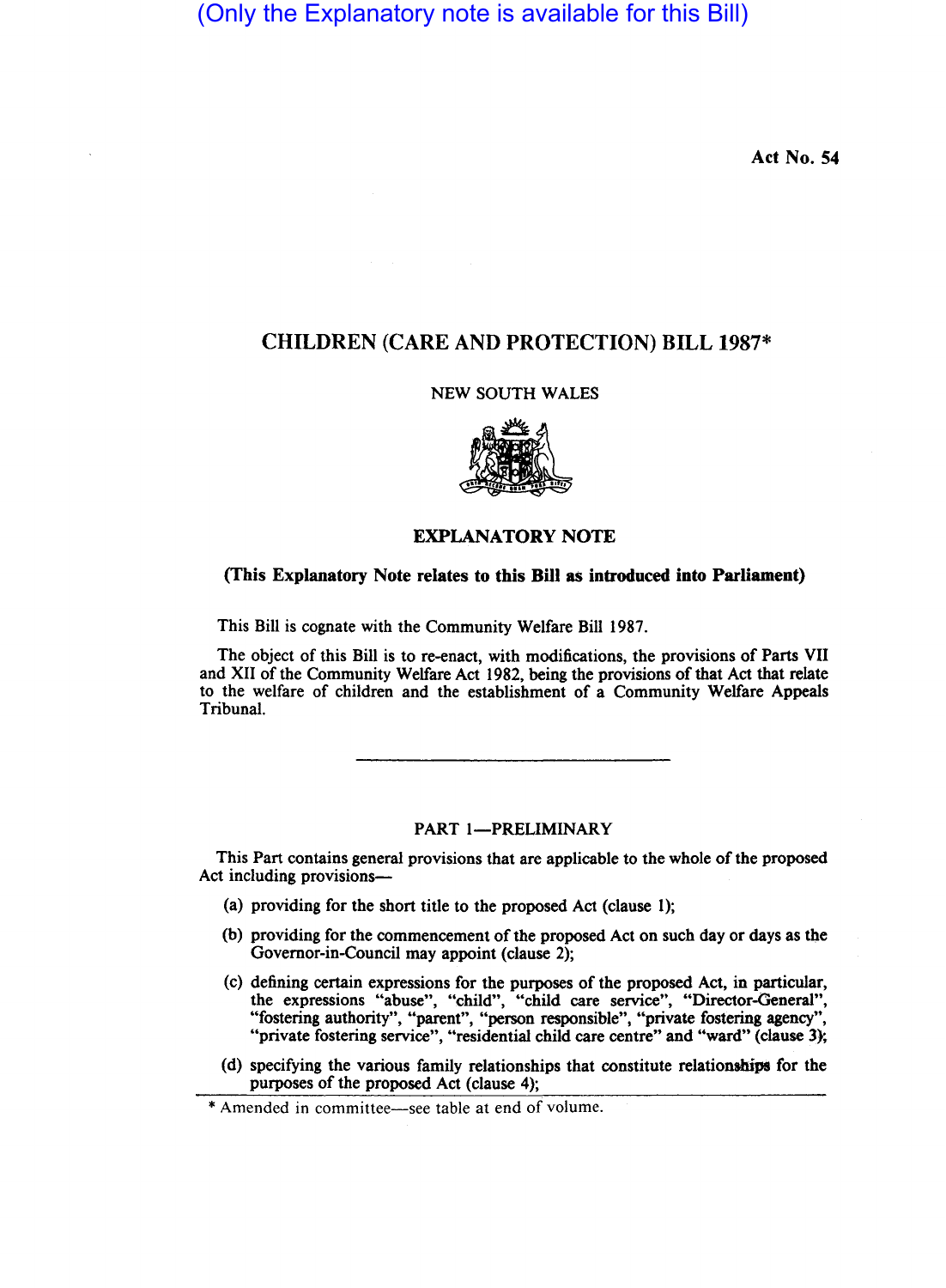- (e) enabling the Minister administering the proposed Act ("the Minister") to establish facilities for the purposes of the proposed Act (clause 5);
- (f) enabling the Minister to appoint Visitors for facilities (clause 6);
- (g) providing that the placement of a child in care does not imply the granting of custody in relation to the child (clause 7);
- (h) providing that a person is not the guardian of a child merely because the person has the care or custody of the child (clause 8);
- (i) providing that the duties of a person who has the care of a child are the same as those of a person who has the custody of the child (clause 9);
- (j) describing the circumstances under which a child will be deemed to be a child in need of care for the purposes of the proposed Act (clause 10); and
- (k) enabling the Minister and the Director-General to delegate certain functions arising by virtue of their having the care, custody or guardianship of children under the proposed Act (clause 11).

#### PART 2-CHILDREN'S WELFARE

### DIVISION *I-Provision of care*

This Division deals generally with the provision of services and assistance to children and contains provisions-

- (a) specifying the objects of the proposed Part 2 (clause 12);
- (b) enabling services to be provided for children in need of care (clause 13);
- (c)· providing for the making of temporary care arrangements with respect to children under the age of 14 years (clause 14);
- (d) providing for the making of temporary custody orders with respect to children under the age of 16 years (clause 15);
- (e) specifying the effect of temporary care arrangements and temporary custody orders (clause 16);
- (f) enabling temporary refuge to be provided for children (clause 17);
- (g) requiring that children in "alternative care" be accommodated separately from children who are detained in relation to offences committed by them or alleged to be so committed (clause 18);
- (h) requiring the Director-General to maintain a register of children in "alternative care" (clause 19);
- (i) providing for the granting of consent to medical and dental treatment to children in "alternative care" (clause 20);
- (j) controlling the conduct of certain kinds of medical examination in relation to certain classes of children in "alternative care" (clause 21);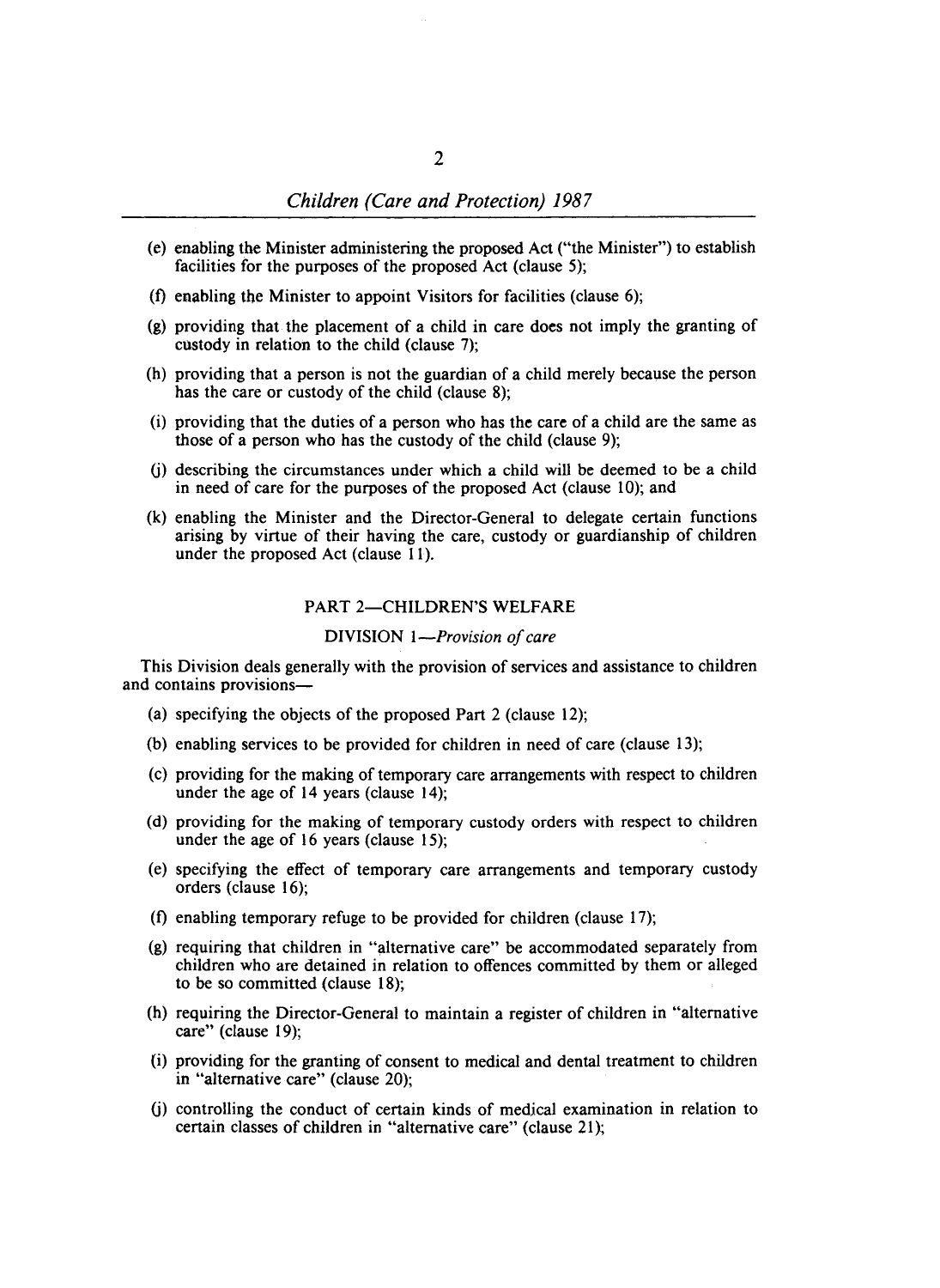- (k) providing that the Director-General is to be notified of instances of child abuse (clause 22);
- (I) providing for the compulsory medical examination of children allegedly the subject of child abuse (clause 23); and
- (m) providing for the issue of search warrants to facilitate the production of children for medical examination as referred to in clause 23 (clause 24).

#### DIVISION *2-0ffences*

This Division creates certain offences in relation to child abuse, in particular-

- (a) the offence of child abuse (clause 25);
- (b) the offence of neglecting to provide adequate food and clothing, etc., for a child (clause 26);
- (c) the offence of removing a child from the care of a person without lawful authority (clause 27);
- (d) the offence of tattooing a child without the consent of the child's parents (clause 28); and
- (e) the offence of leaving a child unsupervised in a motor vehicle (clause 29).

# PART 3-LICENSING OF CHILD CARE ARRANGEMENTS

## DIVISION *I-Child care services*

This Division concerns the licensing of child care services and contains provisions-

- (a) specifying the kinds of child care service to which the Division applies (clause 30);
- (b) prohibiting the provision of certain kinds of child care service by unlicensed persons (clause 31);
- (c) providing for the issue of licences (clause 32 and Schedule 1); and
- (d) providing for the termination of child care services that are being illegally provided (clause 33).

## DIVISION *2-Residential child care centres*

This Division concerns the licensing of residential child care centres and contains provisions-

- (a) prohibiting the conduct of residential child care centres by unlicensed persons (clause 34);
- (b) prohibiting the conduct of residential child care centres at unlicensed premises (clause 35);
- (c) providing for the issue of licences (clause 36 and Schedule 1);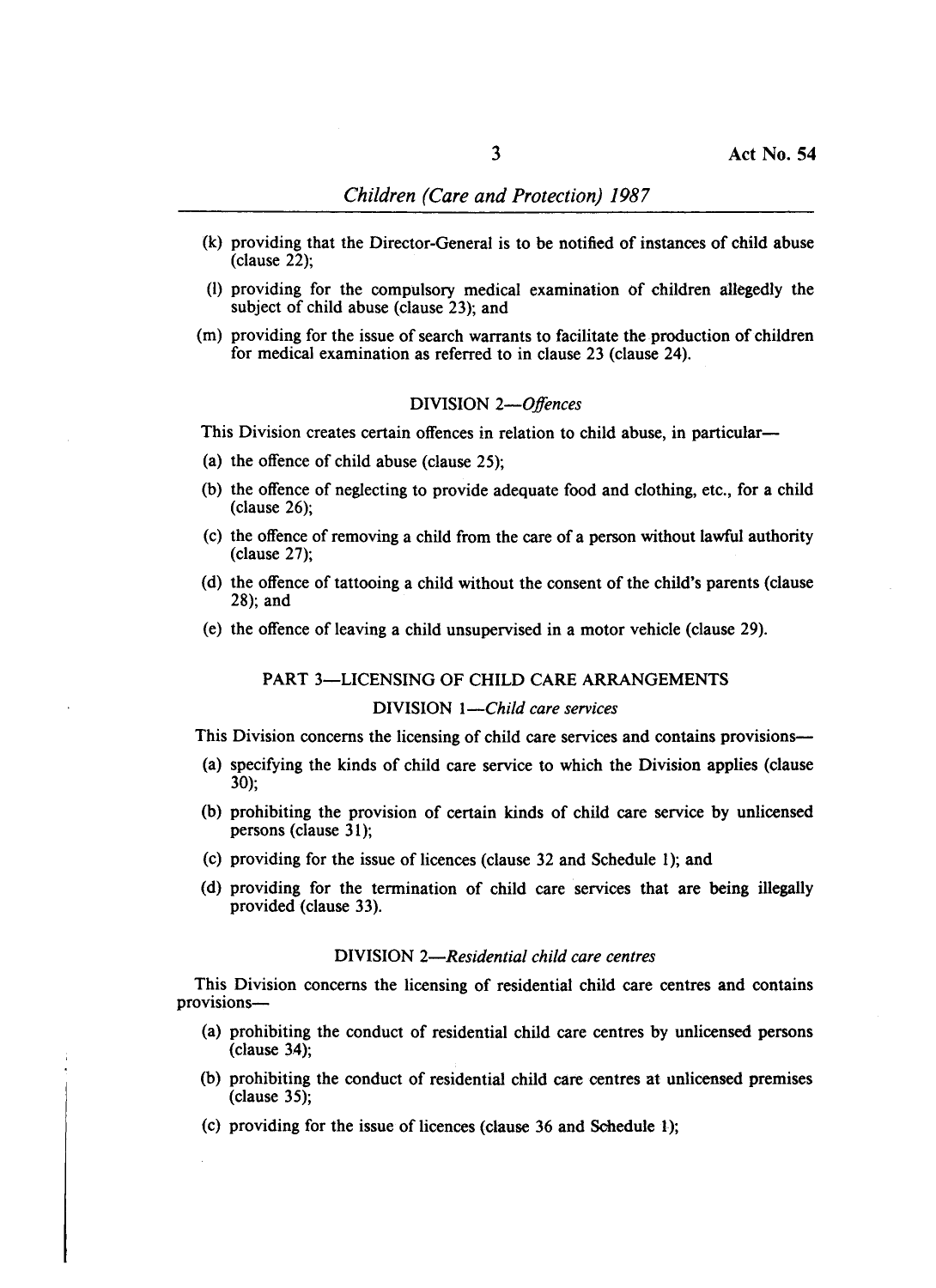- (d) requiring the removal of children from unlicensed residential child care centres (clause 37);
- (e) requiring the notification of deaths occurring at licensed residential child care centres (clause 38); and
- $(f)$  enabling certain persons to enter the premises of a residential child care centre without a warrant (clause 39).

## DIVISION *3-Private fostering agencies*

This Division concerns the licensing of private fostering agencies and contains provisions-

- (a) prohibiting the conduct of unauthorised private fostering agencies (clause 40); and
- (b) providing for the issue of authorities (clause 41 and Schedule 1).

#### DIVISION *4-Fostering*

This Division concerns the licensing of foster parents and contains provisions-

- (a) prohibiting unlicensed persons from fostering children (clause 42);
- (b) providing for the issue of authorities (clause 43 and Schedule 1);
- (c) prohibiting persons from placing children with unlicensed persons for the purpose of the children's being fostered (clause 44);
- (d) prohibiting the payment of large lump sums in respect of the fostering of children (clause 45); and
- (e) restricting the commencement of proceedings for an offence arising as referred to in clauses 42 and 44 from being taken otherwise than by or with the approval of the Director-General (clause 46).

## DIVISION *5-General*

This Division concerns general matters arising under the proposed Part 3 and contains provisions-

- (a) requiring the Director-General to report to the Minister on the activities of licensees under proposed Divisions 1 and 2 (clause 47); and
- (b) enabling the Minister to grant and revoke exemptions from specified provisions of the proposed Part (clauses 48 and 49).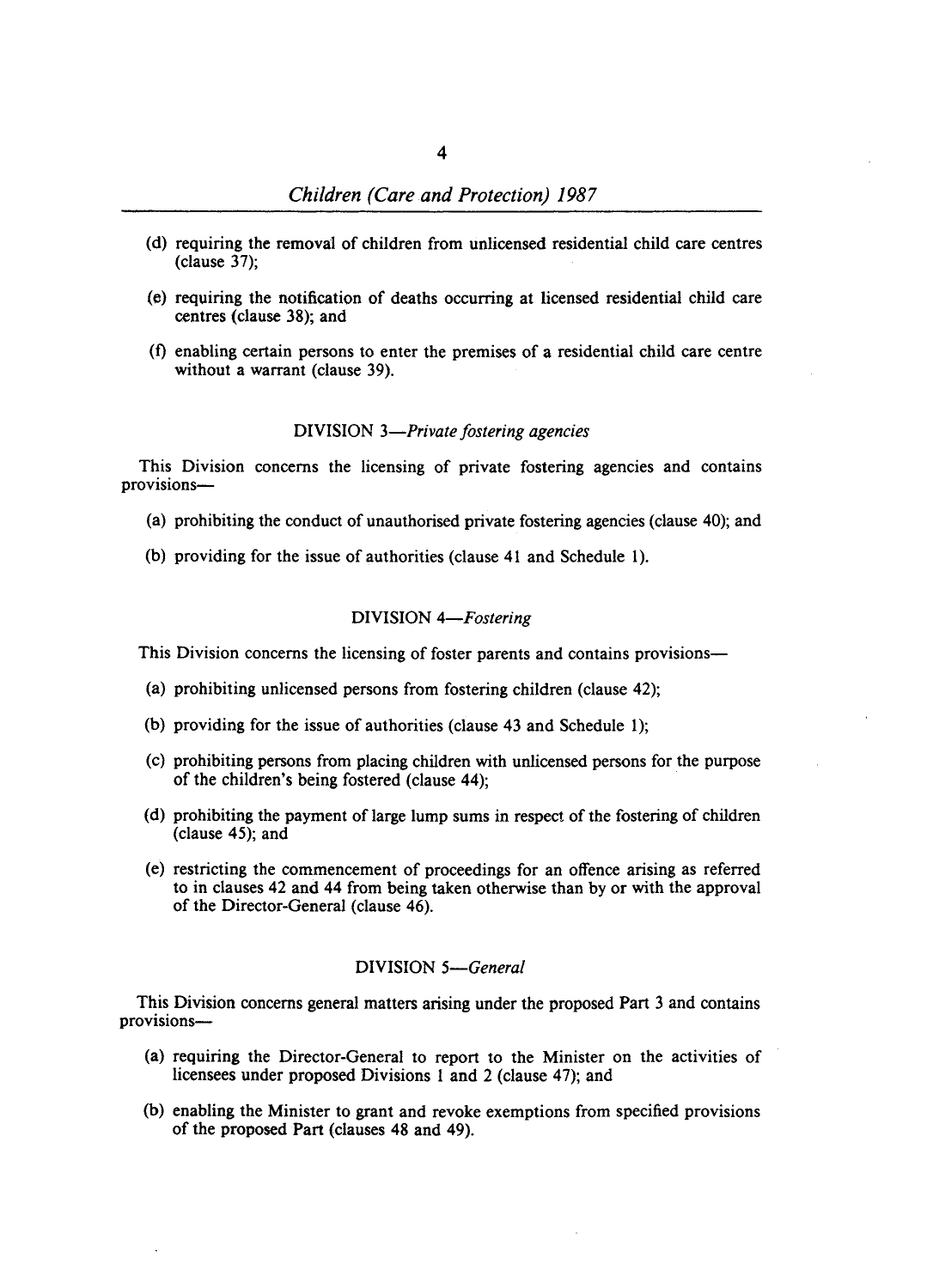#### PART 4-EMPLOYMENT OF CHILDREN

This Part concerns the employment of children and contains provisions-

- (a) prohibiting the employment of children who are under the age of *IS* years (other than children who hold certificates of exemption from school attendance, granted by the Minister for Education) unless they are licensed (clause 50);
- (b) prohibiting the employment of children for pornographic purposes (clause 51);
- (c) prohibiting the employment of children to take part in inherently dangerous entertainments or exhibitions (clause 52);
- (d) providing for the granting of licences (clause 53); and
- (e) preserving the effect of the Occupational Health and Safety Act 1983 in relation to the employment of children (clause 54).

#### PART 5-CHILDREN IN NEED OF CARE

#### DIVISION *I-Preliminary*

This Division contains an objects clause (clause 55) and an interpretation clause (clause 56).

#### DIVISION *2-Care applications*

This Division concerns the making of applications for orders referred to in clause 72 and contains provisions-

- (a) enabling the Director-General (and, in certain cases, the parent of a child) to make care applications in respect of children in need of care (clause 57);
- (b) providing for the service of care applications (clause 58);
- (c) providing for the removal of children from premises pursuant to an order of the Children's Court (clause 59);
- (d) providing for the removal of children from premises without warrant in cases of suspected child abuse (clause 60);
- (e) providing for the removal of children from premises pursuant to a search warrant in cases where children are believed to be in need of care (clause 61);
- (f) enabling the Director-General to have the care of children pending the hearing of care applications made in respect of them (clause 62); and
- (g) imposing certain duties on the Director-General in relation to children kept in the Director-General's care, as referred to in clause 62 (clause 63).

#### DIVISION 3-Hearings

This Division concerns the hearing of care applications and contains provisions-

(a) facilitating the compulsory attendance of witnesses (clause 64);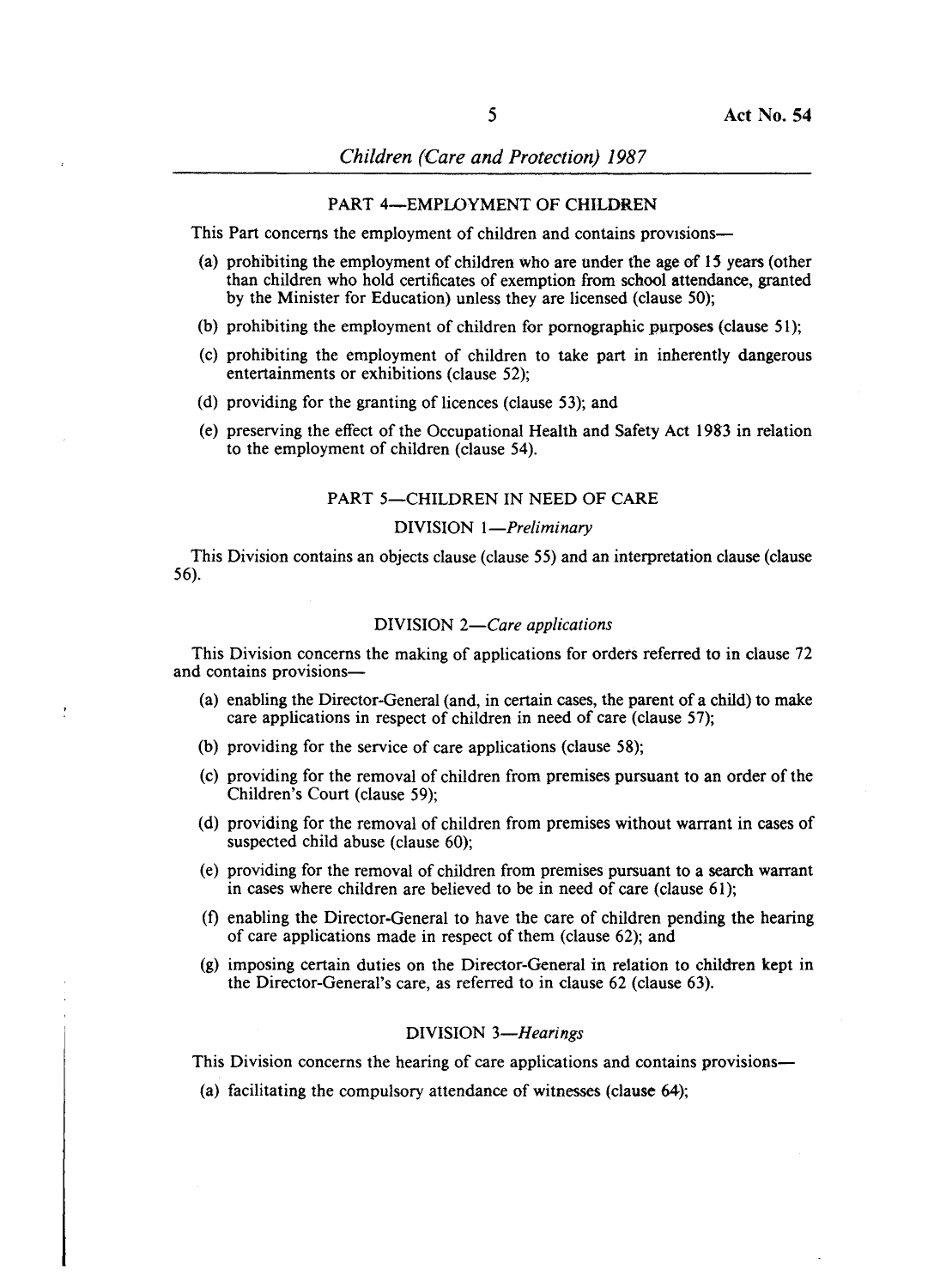- (b) ptoviding for rights of appearance (clause 65);
- (c) enabling the Children's Court to appoint a guardian ad litem for a child or order separate representation for a child (clause 66);
- (d) providing for the exclusion of the general public from hearings (clause 67);
- (e) prohibiting the publication of the names of children involved in hearings (clause 68);
- (f) requiring the Children's Court to explain court procedures, etc., to children involved in hearings (clause 69);
- (g) enabling bearings to be conducted informally and without adherence to the rules of evidence (clause 70); and
- (h) restricting the admissibility of certain statements made by children involved in hearings (clause 71).

#### DIVISION *4-Children's Court orders*

This Division concerns the orders that the Children's Court may make in respect of a care application and contains provisions-

- (a) specifying the various orders that may be made in respect of a child in need of care (clause 72);
- (b) imposing restrictions on the kinds of order that may be made and the circumstances under which those kinds of order may be made (clause 73);
- (c) requiring the Children's Court to have regard to an assessment report before making an order that removes a child from the custody of those currently responsible for the child (clause 74); and
- (d) providing for the variation and rescission of orders referred to in clause 72 (clause 75).

#### DIVISION *5-Adjournments*

This Division concerns adjournments and contains provisions-

- (a) restricting the power of the Children's Court to grant adjournments for more than 8 days at a time or more than 42 days altogether (clause 76);
- (b) providing,for the care of children during adjournments (clause 77);
- (c) imposing certain duties on the Children'S Court in relation to children ordered to be kept in the Director-General's care during the period of an adjournment (clause 78);
- (d) providing for the enforcement of undertakings given by and with respect to children in relation to their care during the period of an adjournment (clause 79); and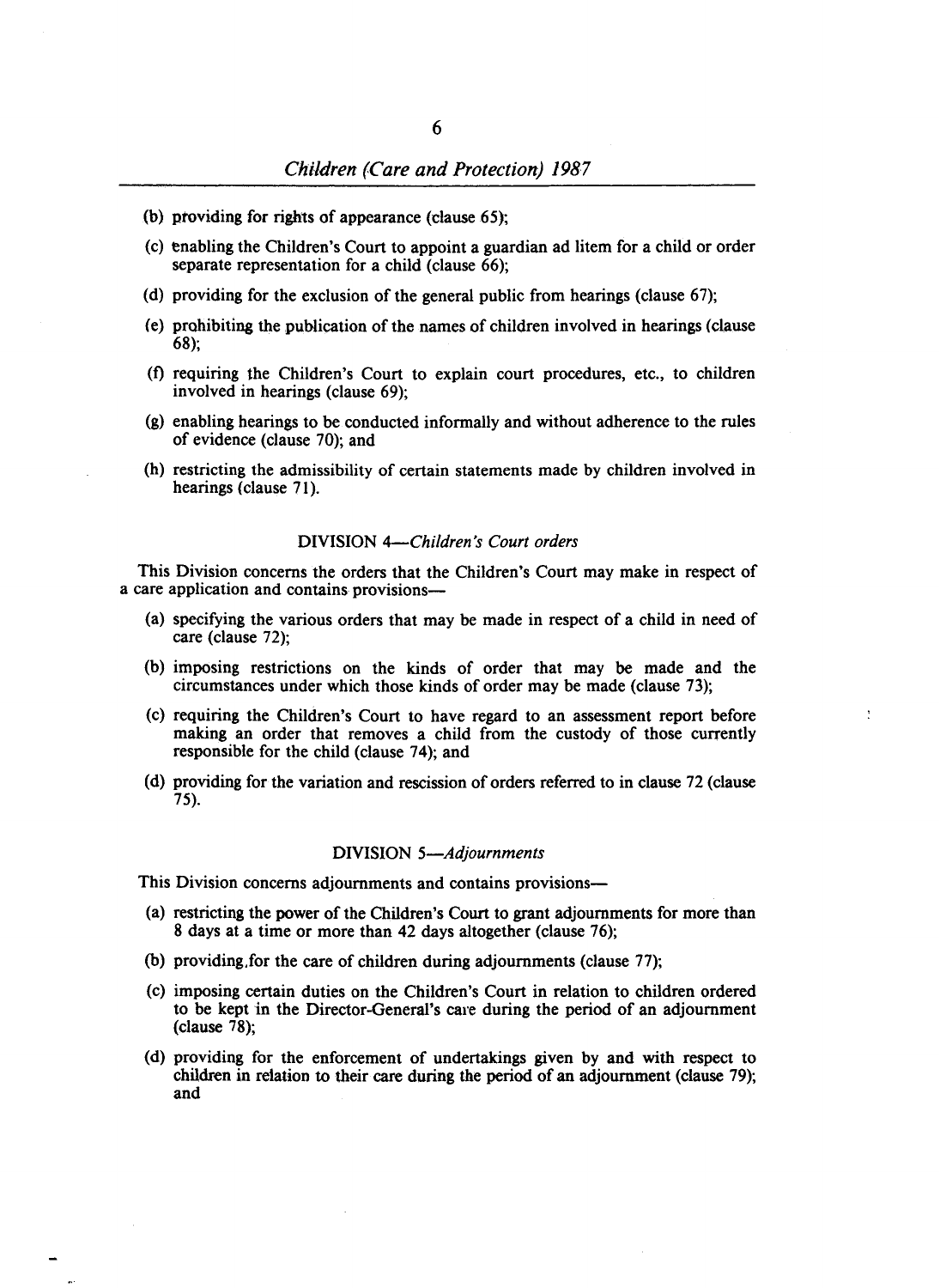(e) enabling Certain justices to exercise limited powers of adjournment pending the initial hearing of a care application (clause 80).

#### DIVISION *6-Appeals*

This Division (consisting of clause 81) provides for an appeal to the District Court by a person who is dissatisfied with a decision of the Children's Court under the proposed Part 5.

#### DIVISION *7-Effect of orders under sec. 72*

This Division concerns the way in which orders referred to in clause 72 may be enforced and contains provisions-

- (a) requiring a child and the premises where the child resides to be subject to inspection and requiring a child to accept supervision (clause 82);
- (b) providing for entry without warrant to premises subject to inspection as referred to in clause 82 (clause 83); and
- (c) enabling the Children's Court to compel attendance of a child in respect of whom an undertaking has not been complied with (clause 84).

#### DIVISION *8-General*

This Division contains general provisions—

- (a) applying the provisions of the Justices Act 1902 to the issue of summonses and warrants to compel the attendance of witnesses (clause 85);
- (b) providing for the care of children arrested under a warrant referred to in clause 85 (clause 86);
- (c) imposing certain requirements with respect to the care of Aboriginal children (clause 87); and
- (d) conferring certain powers on the Supreme Court with respect to the discharge of children who are in the care of the Director-General under the proposed Part 5 (clause 88).

#### PART 6-WARDS AND PROTECTED PERSONS

This Part concerns wards and protected persons and contains provisions-

- (a) specifying guidelines for the treatment of wards and protected persons (clause 89);
- (b) providing that the Minister has the guardianship of a ward (clause 90);
- (c) conferring certain functions on the Minister in relation to wards and protected persons (clause 91);
- (d) conferring certain functions on the Minister in relation 10 former wards and protected persons (clause 92);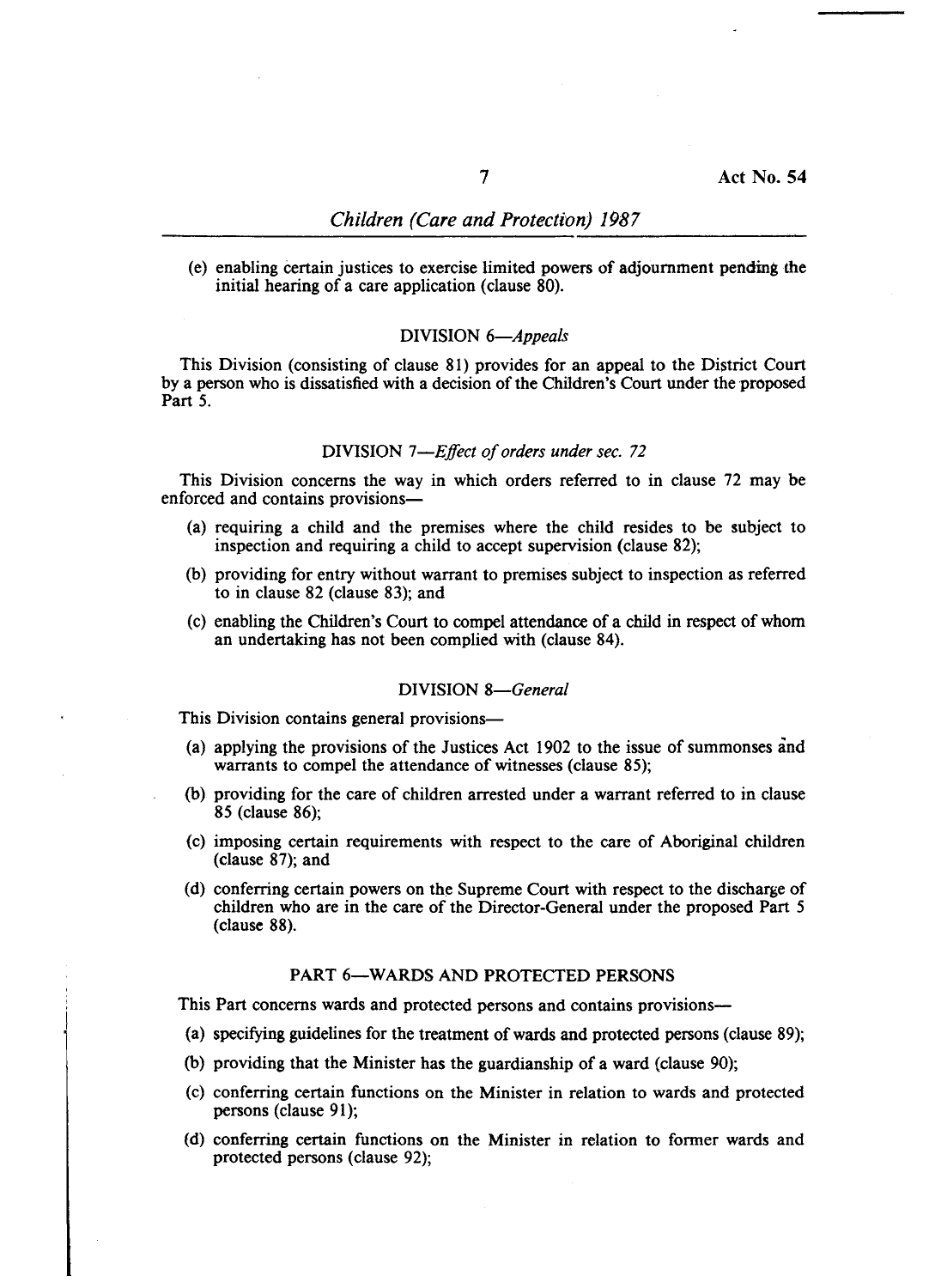- (e) enabling the Minister to direct a ward or protected person who has left proper custody to return to that custody or be placed in the custody of some other person (clause 93);
- (f) providing for the issue of search warrants in respect of wards and protected persons who have left proper custody (clause 94);
- (g) providing for the establishment of reciprocal arrangements with other States in relation to the custody and guardianship of interstate wards (clause 95); and
- (h) preserving the jurisdiction of the Supreme Court with regard to custody and guardianship of children (clause 96).

## PART 7-CHILDREN'S BOARDS OF REVIEW

This Part concerns the constitution and functions of proposed Children's Boards of Review and contains provisions-

- (a) defining expressions for the purposes of the proposed Part, in particular, the expressions "Board of Review" and "child in care" (clause 97);
- (b) establishing a Children's Review Panel consisting of suitably qualified persons, one of whom is to be an Aboriginal (clause 98 and Schedule 2);
- (c) providing for the establishment of Boards of Review (clause 99);
- (d) specifying the functions of a Board of Review (clause 100); and
- (e) providing for the distribution of copies of reports made by a Board of Review (clause 101).

## PART 8-COMMUNITY WELFARE APPEALS TRIBUNAL

This Part concerns the constitution and functions of the proposed Community Welfare Appeals Tribunal and contains provisions-

- (a) defining expressions for the purposes of the proposed Part, in particular, the expression "Tribunal" (clause 102);
- (b) establishing a Community Welfare Appeals Tribunal and providing for its constitution and procedure (clause 103 and Schedules 3 and 4);
- (c) providing for the making of appeals to the Tribunal in relation to various matters arising under the proposed Act (clause 104);
- (d) specifying who may be a party to an appeal (clause 105);
- (e) providing for the lodgment of documents with the Tribunal (clause 106);
- (f) providing for the making of interlocutory orders by the Tribunal in relation to matters the subject of an appeal (clause 107);
- (g) specifying the powers of the Tribunal with respect to an appeal (clause 108);
- (h) specifying that the decision of the Tribunal is, subject to appeal on a question of law, final and binding (clause 109);